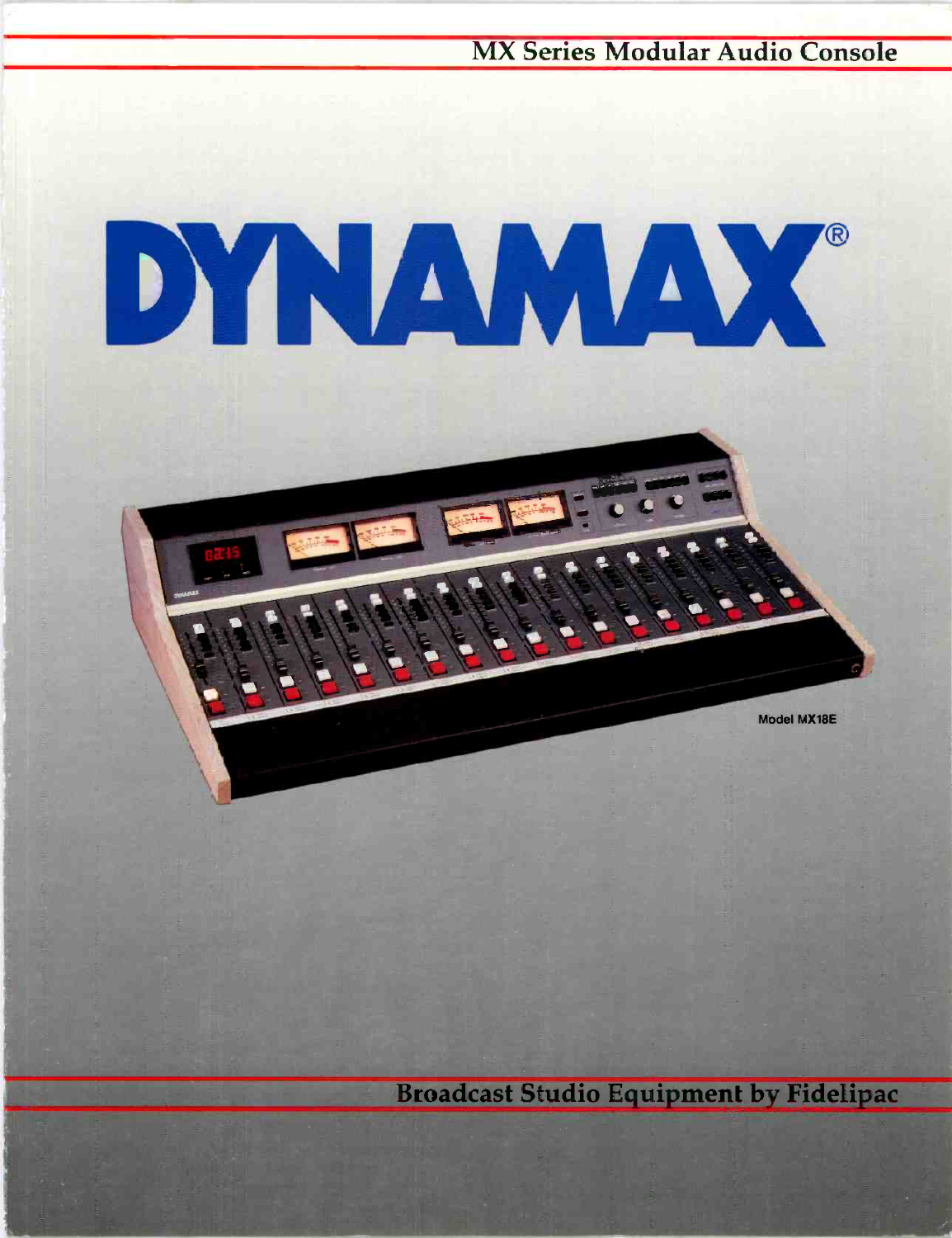# DYNAMAX MX Series

#### THE RIGHT FEATURES

The Dynamax MX Series is a true breakthrough in the field of cost-effective audio mixing consoles. Never before has such a combination of quality and features been offered at such an affordable price.

MX Series consoles have a spacious, easy to use layout, and are available with either rotary or linear faders. MXR consoles are available with 6 to 12 rotary faders. MXL consoles offer from 6 to 12 linear faders mounted three inches apart. MXE consoles permit 10 to 18 linear faders mounted two inches apart.

All modules feature a virtually indestructible control surface overlay, far more durable than paint or silk-screening, ensuring that your MX Series console will look as good as new for years to come.

The standard count-up event timer can be triggered by turning on any module. A full range of actively switched cue and monitoring functions is provided, including a built-in cue amplifier and speaker, and an amplified headphone output. Internal jumpers allow configuration of monitor muting and dimming to meet your operational requirements.

The MX Series uses the highest quality components and construction techniques, resulting in excellent RF immunity and a rugged, sturdy product that will last many years. High performance Bi-FET op amps provide superior audio while substantially reducing heat. The console's modular design and hinged hood simplifies routine maintenance and allows quick, easy access to all console circuitry.



- True modular design
- Ultra -reliable motherboard construction
- VCA mixer and monitor control
- Active balanced line inputs
- Active balanced main and monitor outputs
- Full monitoring/cueing facilities with VCA level control and active source selection
- Built-in cue amp with speaker and amplified stereo 8 -ohm headphone output
- Independent level controls for each "A" and "B" input
- Independent remote start for each "A" and "B" input\*
- Opto-isolated remote module on/off
- Selectable fader start\*
- \* Optional Feature in MXR Rotary Consoles
- Two inputs per module, mic/line or line/line line inputs may be mono or stereo, consumer or professional format
- Four Assignable outputs two stereo plus two mono
- Available in 6 thru 18 channel models
- Rotary or linear faders
- Separate audio and logic power supplies
- Sturdy, all -steel construction
- Durable Lexan overlay control surfaces
- Count-up event timer standard
- Two input expansion switches standard
- Excellent RF immunity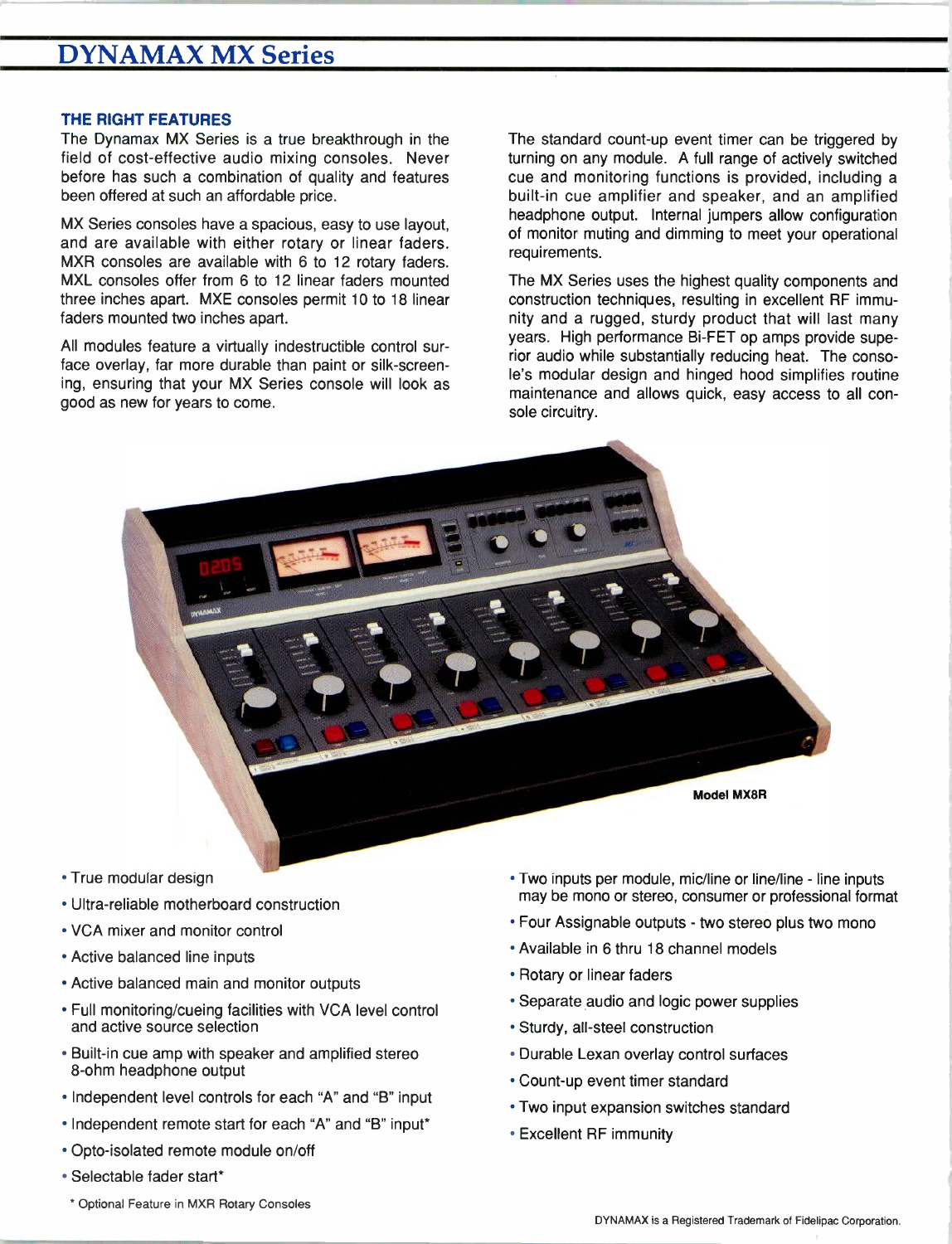#### A TRULY MODULAR CONSOLE

The MX Series asks you to make no compromises. Each input module includes ALL of the active circuitry necessary for its operation. The MX Series precision motherboard has no active electronic components, so you'll never have to disassemble the entire console to replace a single component. Ultra-reliable motherboard construction minimizes hand wiring, and totally eliminates flimsy and awkward ribbon cable module bussing.

Many other consoles claim to be modular, but close inspection reveals that the "modules" carry only switches and faders. In these consoles, active circuitry is mounted on the motherboard, defeating the prime purpose of modularity: keeping the console on the air during maintenance or repair.



#### Model MX12L

#### SUPERIOR FLEXIBILITY

The MX Series delivers output flexibility that rivals much more expensive consoles. Stereo Program and Audition outputs are assignable from the front panel. Two independently assignable mono outputs are incredibly useful for telephone "mix -minus," mono simulcast feeds, cue feeds for remote broadcasts and more.

Every input module has two inputs, one of which may be configured as a mic input by use of an optional mic preamp kit (MPK-2) residing on the module. One mic preamp kit is included with each console. Additional kits purchased with the console are factory installed and tested. You may add kits easily at any time to accommodate additional microphones.

All line inputs may be wired for stereo or mono input sources. Pre-fader patch points are provided to facilitate external processing. Line inputs may be either professional or consumer format, eliminating costly "matching" interfaces. Independent variable level controls for each "A" and "B" input are conveniently located permitting professional and consumer source equipment to be connected to the same module, and their levels to be adjusted without module removal.

Each input features external logic switching for starting cart machines, CD players and other audio sources when the module is turned on. Modules may be turned on automatically by simply opening the fader when the fader start option is enabled.

A continuous logic level or a pulse may be selected to remote start every console input. The modules may be externally controlled via opto-isolated inputs, perfect for news studio microphones or easy automation interface.

Voltage Controlled Amplifiers ensure that the audio path stays clean and quiet. No audio passes through the faders, so dust and dirt can't cause scratches and pops. Even the monitor level pot is VCA controlled.

Considering its true modularity, exceptional flexibility, wealth of features and premium materials and construction, the MX Series is clearly the smart choice when both value and exquisite audio quality are important. The MX Series delivers uncompromised performance and reliability at budget friendly, affordable prices.